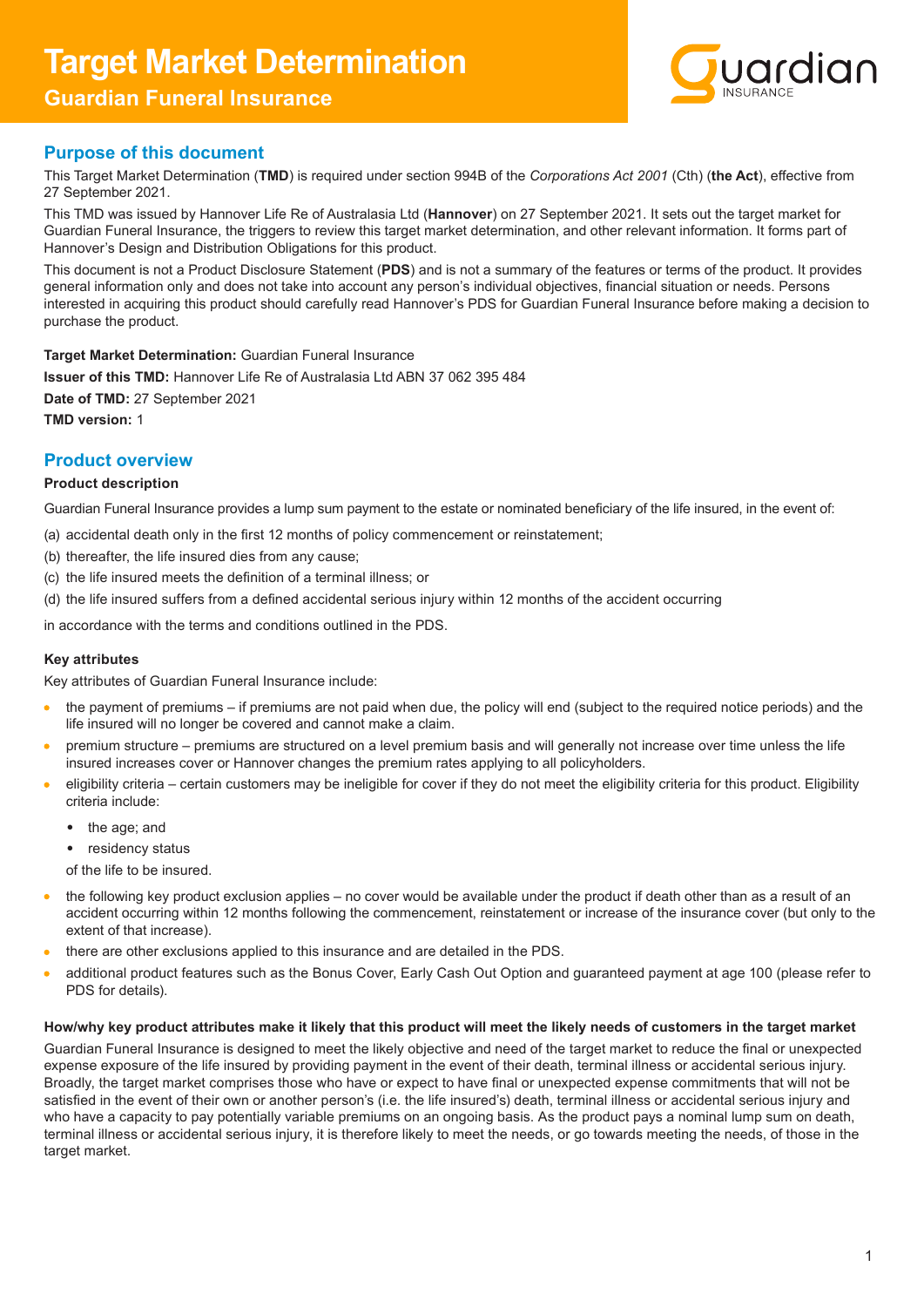## **Description of the target market**

#### **Likely objectives, financial situation and needs of customers in the target market of Guardian Funeral Insurance**

The objective of customers in the target market is to reduce their exposure to the following financial situations:

- $\bullet$ the customer (either the policyowner or the life insured) has (or envisages that in the future they will or may have) final expenses to be paid in the event of their death or unexpected expenses in the event of suffering an accidental serious injury or terminal illness, such as (but not limited to):
	- funeral expenses; and/or
	- medical costs, transportation and accommodation costs, and personal and palliative care.

#### **Financial situation of customers in the target market**

A customer who:

- is earning income;  $\bullet$
- has personal savings;  $\bullet$
- has retirement income e.g. superannuation; or  $\bullet$
- otherwise has financial capacity (e.g. family or other relationships)

to pay premiums (which may vary from time to time) in accordance with the level premium structure to retain the product for the extended period of time which it is intended to be held.

#### **Demographic and eligibility requirements**

Primary demographic:

- age: 45 79 (when the life insured purchases the policy); or
- customers who are unable to obtain underwritten cover or do not wish to undergo the underwriting process where their financial  $\bullet$ need can either in part or in whole be satisfied by the level of cover available (ages 18 - 44); and
- residency status: Australian resident.  $\bullet$

Secondary demographic:

- $\bullet$ age: 18 - 44 (when the life insured purchases the policy); and
- residency status: Australian resident.  $\bullet$

For example, the following groups are outside the target market for this product:

- age: below 18 or over 79 (when the life insured purchases the policy); or  $\bullet$
- residency status: not an Australian resident.  $\bullet$

#### **Distribution conditions**

**In accordance with the obligations outlined under Part 7.8A of the Corporations Act (product design and distribution obligations):**

- this product is authorised for distribution only by Greenstone Financial Services Pty Ltd (**GFS**) and cannot be purchased directly  $\bullet$ from Hannover;
- $\bullet$ this product may only be distributed to customers under General Advice. No Personal Advice is to be provided to a customer at any point in the distribution process;
- GFS should not sell to a customer who does not satisfy the demographic factors of customers in the target market; and  $\bullet$
- GFS must provide a customer with a copy of the PDS.

#### **The following distribution conditions and restrictions make it more likely that the customers who acquire the product are in the target market:**

call centre distribution must be undertaken in accordance with authorised call scripts and processes.